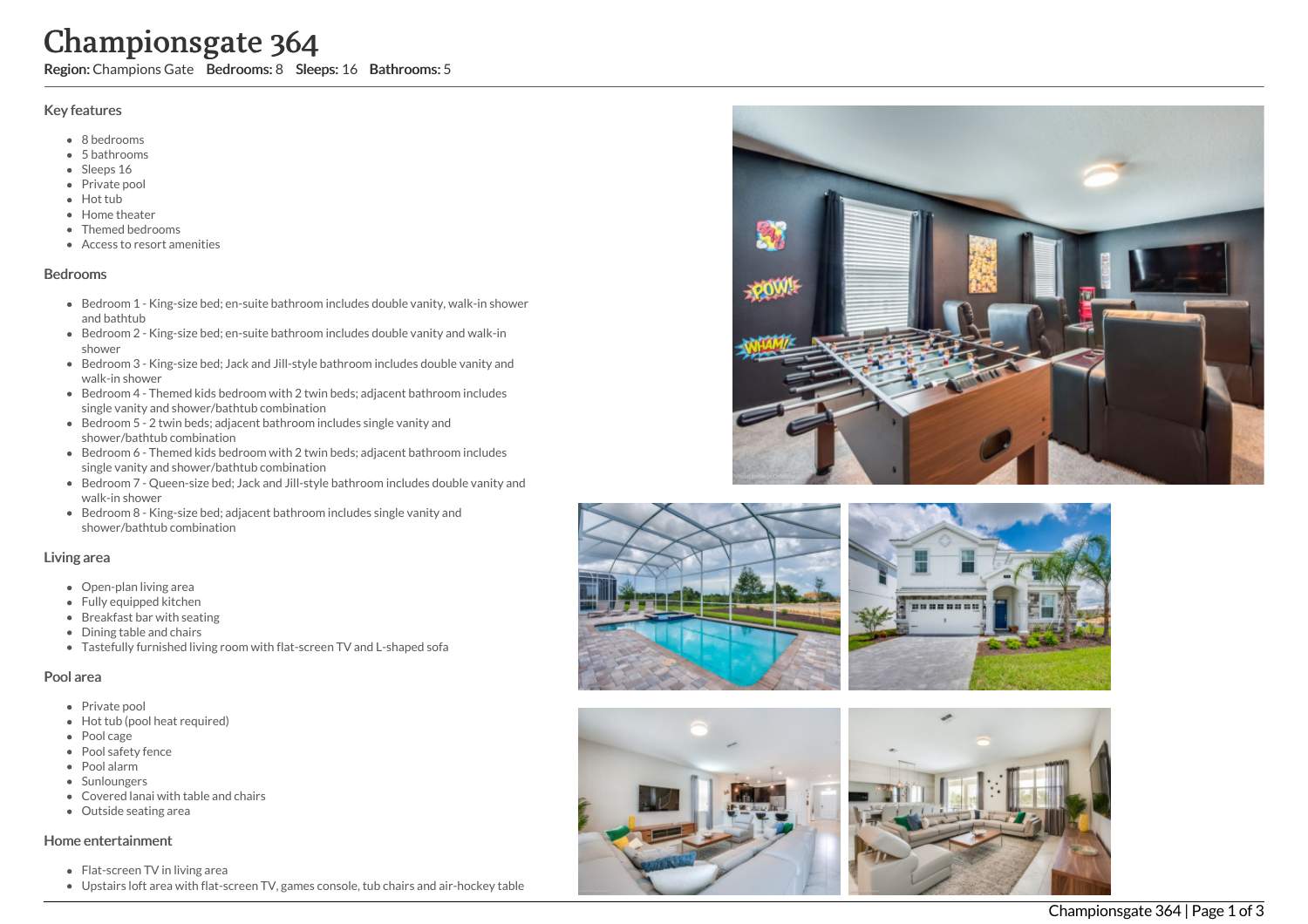Home theater includes flat-screen TV, cinema-style seating and foosball table

#### General

- Air conditioning throughout
- Complimentary wifi
- $\bullet$  Bedding and towels included
- $\bullet$  Private parking

## Laundry room

- Washer and dryer
- Iron and ironing board

# Children's equipment available for hire

- Crib
- Stroller
- $\bullet$  High chair
- Pack and play

## Resort facilities

Ideally located close to many of Orlando $A\phi$ ,  $\phi$ ,  $\phi$ s theme parks, Championsgate Resort offers a wide variety of fantastic amenities for the whole family to enjoy. Set within 900 acres, this luxury resort is home to an 18-hole championship golf course, a fully equipped gym, a games room and multiple sports courts. Guests can choose from a selection of swimming pools; kids will enjoy the waterslides and splash park whilst adults can float in the lazy river, or relax under a private cabana. An excellent retreat after a busy day at the parks, guests of Championsgate Resort will also have access to a movie theater, a range of shops and an impressive spa. There is also a great selection of restaurants and bars on site, including a poolside grill, a sports bar and the impressive clubhouse.

# Places of interest

- Golf courses 0 miles
- $\bullet$  Shopping mall 3 miles
- Disney World 8 miles
- Seaworld 17 miles
- Universal Studios 20 miles
- Legoland 25 miles